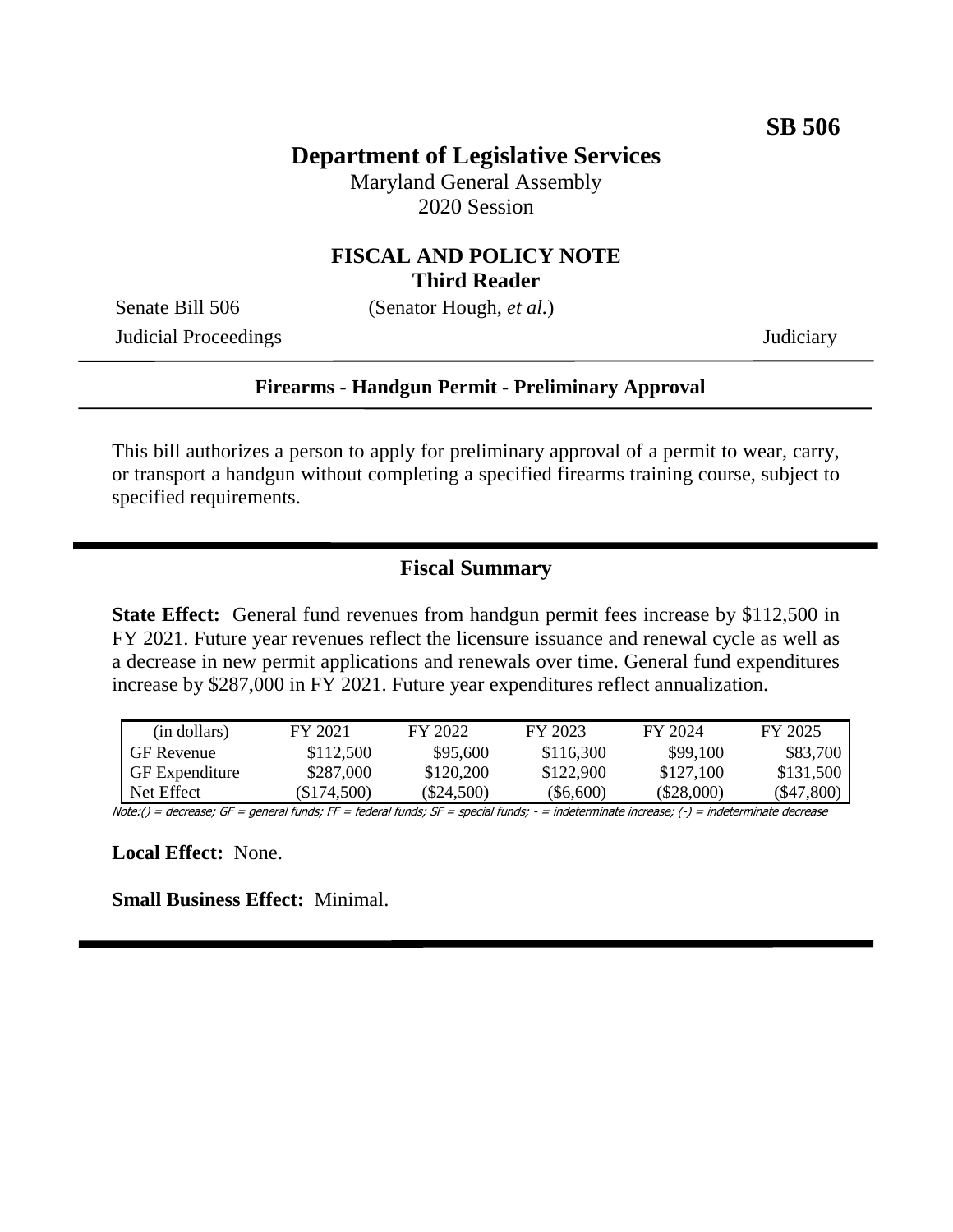#### **Analysis**

**Bill Summary:** On application for preliminary approval of a permit, the Secretary of State Police must conduct an investigation to determine if the applicant meets the other statutory requirements for the permit. The Secretary must issue preliminary approval of a permit if, after the investigation, the Secretary finds that, except for the certified firearms training course, the applicant meets the requirements for the permit. Within 120 days after receipt of preliminary approval of a permit, the applicant must provide the Secretary with proof of completion of a certified firearms training course. If the Secretary does not receive such proof, the Secretary must revoke the preliminary approval and deny the application.

Nothing in the bill may be construed to authorize the issuance of a permit without completion of a certified firearms training course.

**Current Law:** Generally, an applicant for a handgun permit must, among other requirements, successfully complete a firearms training course approved by the Secretary of State Police. Current law requirements and background relating to the issuance of handgun permits is summarized in the **Appendix – Handgun Permit Requirements – Current Law/Background**.

**State Revenues:** The Department of Legislative Services (DLS) estimates that this bill increases new handgun permit applications submitted to the Department of State Police (DSP) by about 1,500 in fiscal 2021. This assumes that without the requirement for an applicant to pay for and complete a firearms training course approved by the Secretary *before* submission of the handgun permit application, applications increase by approximately 15%, in addition to the annual increase of approximately 15% that is anticipated to occur under current law.

Assuming an increase of about 1,500 permit applications in fiscal 2021 due to the bill, general fund revenues from handgun permit fees increase by an estimated \$112,500 in fiscal 2021. By fiscal 2025, the increase in general fund revenues from initial applications and renewals decreases to \$83,725; this estimate assumes that the number of new applications decreases by 15% annually and that less than half of the applications that are approved are renewed over time. **Exhibit 1** shows the estimated increase in general fund revenues from additional handgun permit fees through fiscal 2025.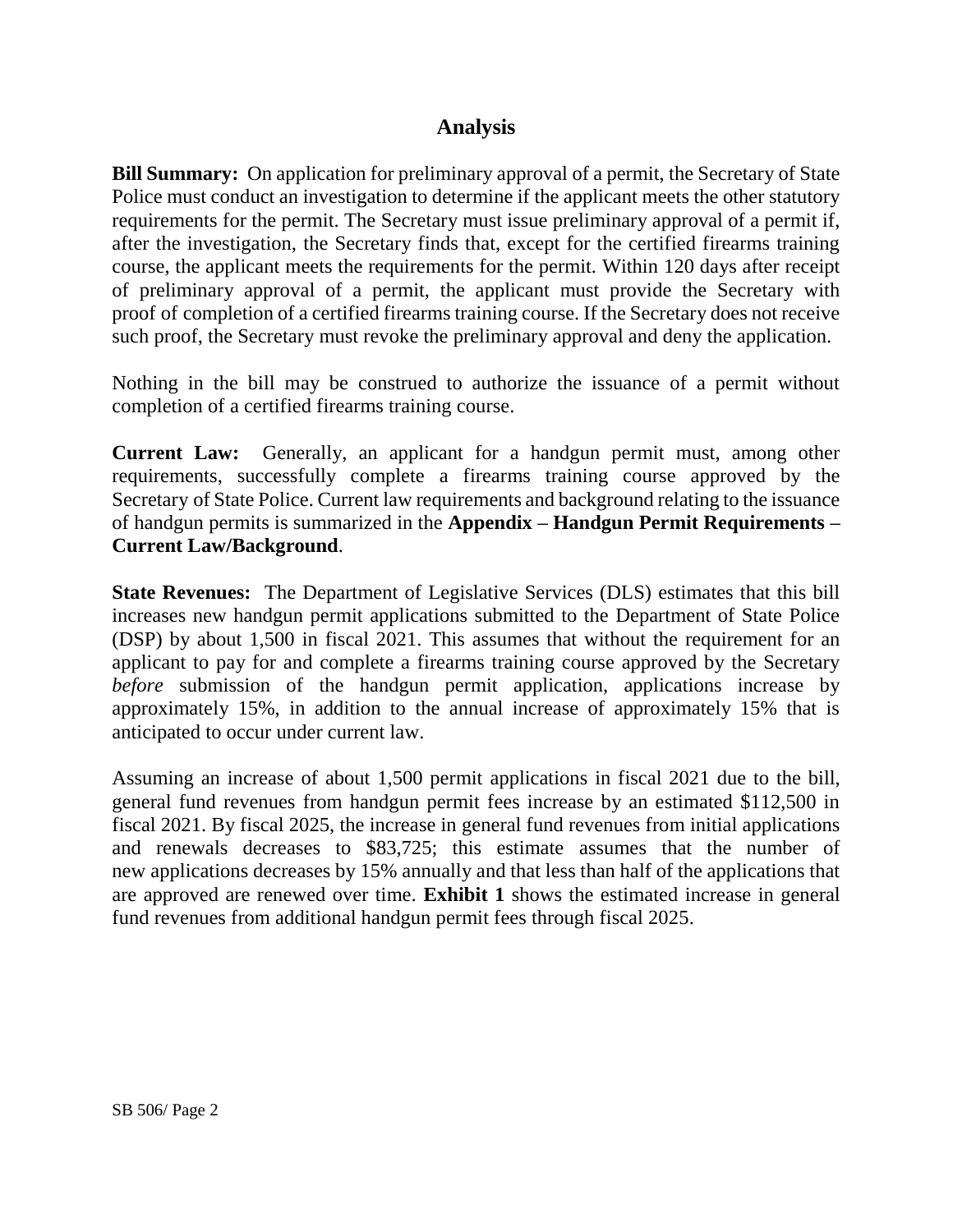| <b>FY 2021</b> | FY 2022  | FY 2023   | FY 2024  | FY 2025  |
|----------------|----------|-----------|----------|----------|
| 1,500          | 1,275    | 1,084     | 921      | 783      |
| \$112,500      | \$95,625 | \$81,300  | \$69,075 | \$58,725 |
|                |          | 700       | 600      | 500      |
|                |          | \$35,000  | \$30,000 | \$25,000 |
| \$112,500      | \$95,625 | \$116,300 | \$99,075 | \$83,725 |
|                |          |           |          |          |

#### **Exhibit 1 Estimated Handgun Permit under the Bill**

Source: Department of Legislative Services

**State Expenditures:** General fund expenditures increase by \$286,975 in fiscal 2021, which accounts for the bill's October 1, 2020 effective date. This estimate reflects the cost of hiring one full-time trooper and one office services clerk to process the additional handgun permit applications anticipated as a result of the bill and to review and issue renewal permits. It includes salaries, fringe benefits, one-time start-up costs, and ongoing operating expenses. In addition, it includes one-time computer programming costs; DSP advises that the automated process for handgun permit applications needs to be reprogrammed as a result of the bill.

| Positions                               |           |
|-----------------------------------------|-----------|
| Salaries and Fringe Benefits            | \$92,242  |
| <b>Motor Vehicle Purchases</b>          | 24,000    |
| <b>Computer Programming</b>             | 160,000   |
| <b>Other Operating Expenses</b>         | 10,733    |
| <b>Total FY 2021 State Expenditures</b> | \$286,975 |

Future year expenditures reflect full salaries with annual increases and employee turnover and ongoing operating expenses.

This estimate does not include any costs for additional law enforcement equipment and automobile replacement costs.

DSP's licensing division has utilized significant overtime in recent years to process handgun permit applications. In the first half of fiscal 2020, overtime increased by more than 30%. In addition to the personnel and programming costs estimated above, DSP projects considerable trooper and civilian overtime costs in fiscal 2021, as well as the need for three additional regular positions, to handle the increase in applications resulting from the bill. However, DLS believes that such needs are unclear going forward due to the new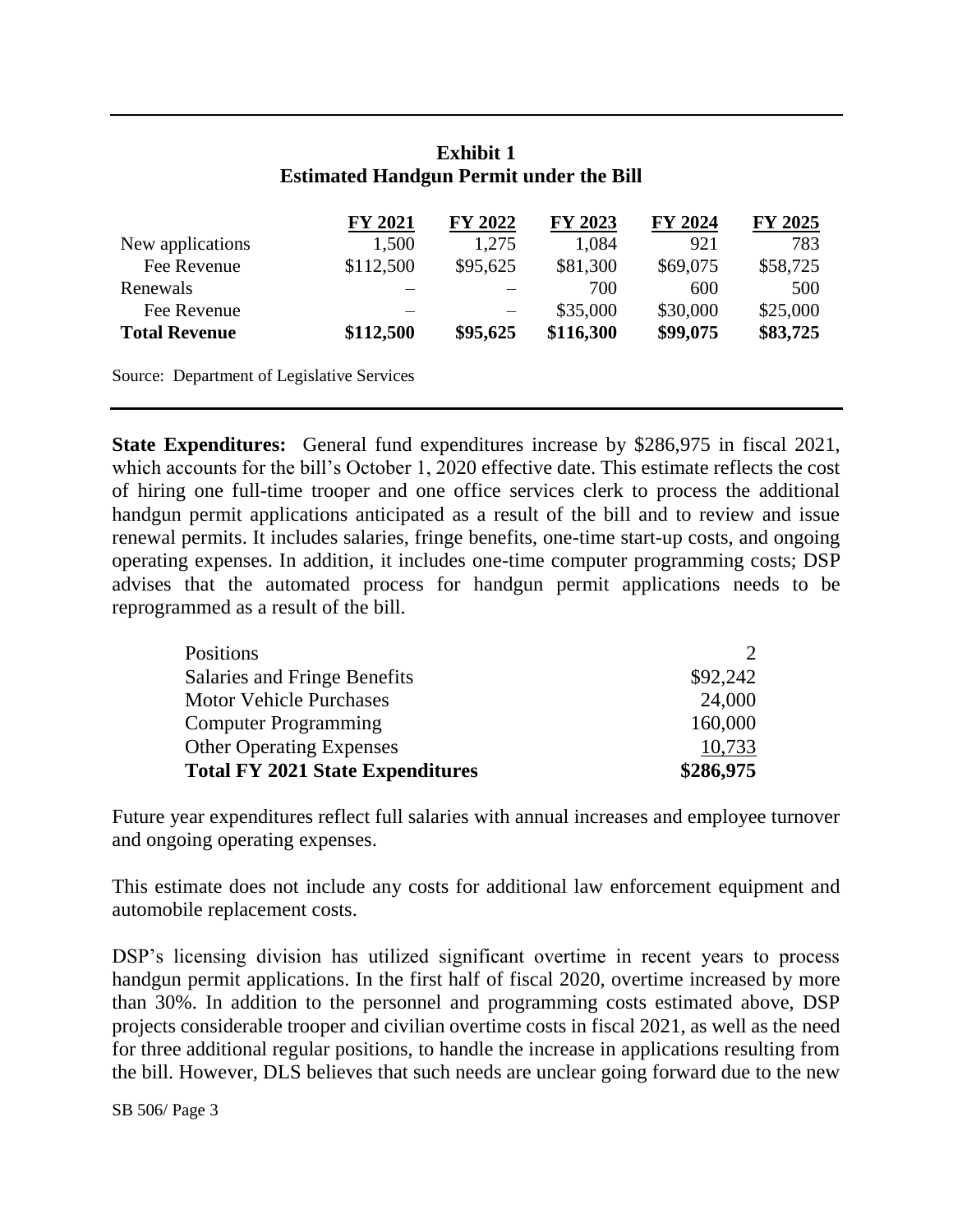automated handgun permit application process. Should overtime or additional personnel costs emerge in the future, DSP can request additional resources through the annual budget process.

## **Additional Information**

**Prior Introductions:** SB 114 of 2019 passed the Senate and received a hearing in the House Judiciary Committee, but no further action was taken. SB 27 of 2018 passed the Senate with amendments and received a favorable report from the House Judiciary Committee but was recommitted to committee. Its cross file, HB 29, received a favorable report from the House Judiciary Committee but was recommitted to committee. HB 1036 of 2017 passed the Senate with amendments, but no further action was taken.

**Designated Cross File:** None.

**Information Source(s):** Department of State Police; Department of Legislative Services

| <b>Fiscal Note History:</b> | First Reader - February 17, 2020 |
|-----------------------------|----------------------------------|
| mr/kgc                      | Third Reader - March 1, 2020     |

Analysis by: Shirleen M. E. Pilgrim Direct Inquiries to:

(410) 946-5510 (301) 970-5510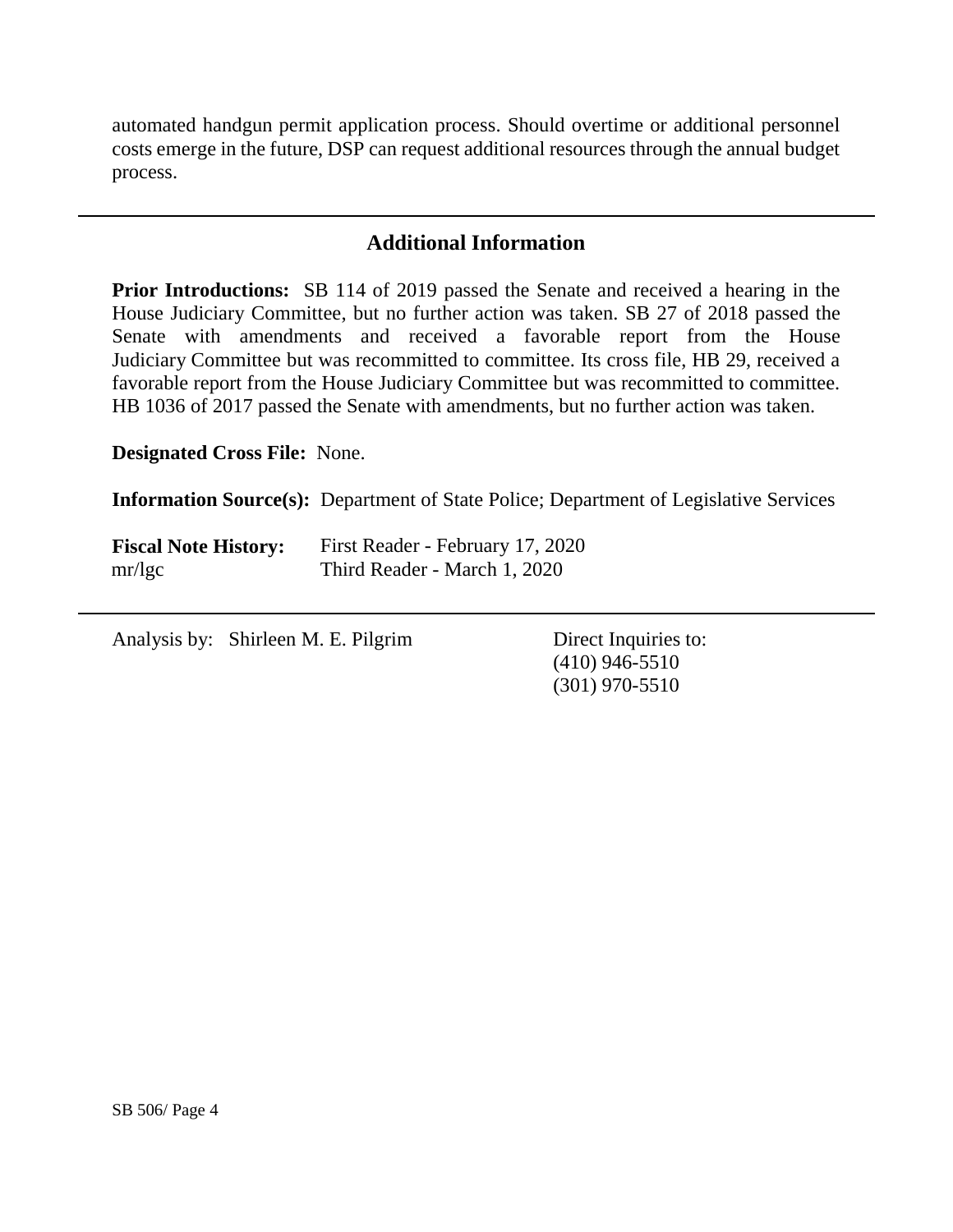# **Appendix – Handgun Permit Requirements – Current Law/Background**

Generally, with certain exceptions, to be issued a handgun permit by the Secretary of State Police, an applicant (1) must be 18 or older; (2) must not have been convicted of a felony or misdemeanor for which a sentence of imprisonment for more than one year has been imposed or, if convicted, must have been pardoned or been granted relief under federal law; (3) must not have been convicted of a controlled dangerous substance violation and must not presently be an addict, a habitual user of a controlled dangerous substance, or an alcoholic; (4) must not exhibit a propensity for violence or instability which may reasonably render possession of a handgun a danger to the applicant or another; (5) must have successfully completed, prior to application and each renewal, a specified firearms training course approved by the Secretary; (6) if younger than 30, must not have been committed to a facility for juveniles for longer than one year or adjudicated delinquent for a crime of violence, a felony, or misdemeanor that carries a statutory penalty of more than two years; and (7) must have a good and substantial reason to wear, carry, or transport a handgun. "Good and substantial reason" includes a finding that the permit is necessary as a reasonable precaution against apprehended danger. The Secretary may limit the geographic area, circumstances, or times of day, week, month, or year in which a permit is effective.

A handgun permit applicant must successfully complete, prior to the application and each renewal, a firearms training course approved by the Secretary that includes (1) for an initial application, a minimum of 16 hours of instruction by a qualified handgun instructor, or 8 hours of instruction for a renewal application; (2) classroom instruction on State firearm law, home firearm safety, and handgun mechanisms and operation; and (3) a firearms qualification component that demonstrates the applicant's proficiency and use of the firearm.

An applicant for a permit is not required to complete a certified firearms training course if the applicant:

- is a law enforcement officer or a person who is retired in good standing from service with a law enforcement agency of the United States, the State, or any local law enforcement agency in the State;
- is a member, retired member, or honorably discharged member of the U.S. Armed Forces or the National Guard;
- is a qualified handgun instructor; or
- has completed a firearms training course approved by the Secretary.